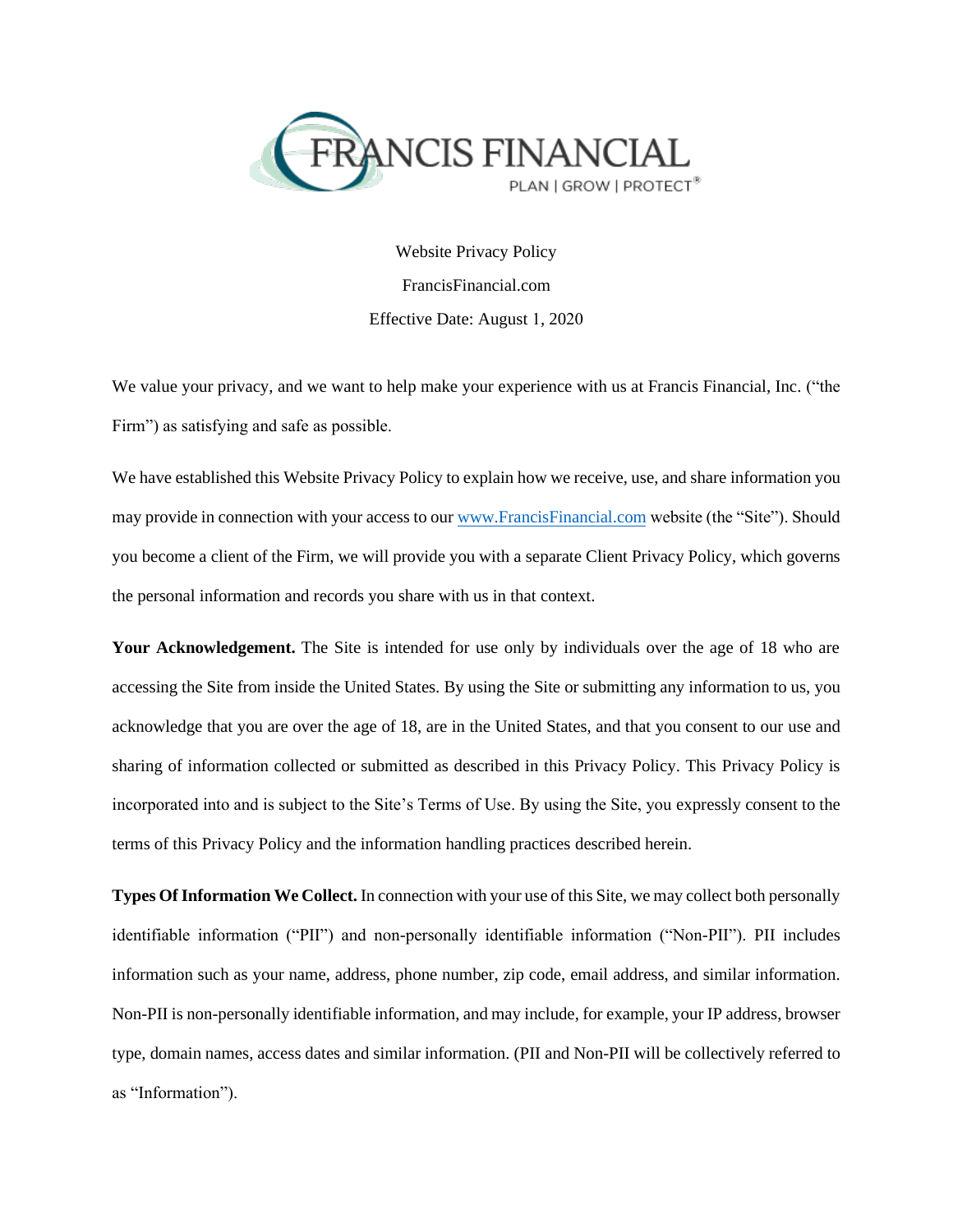**Collection of Information.** We may collect information from you through your voluntary submission to receive offers from the Site, to access certain resources on the Site, or to request information from the Firm. We also may collect information from your browser when you use the Site, using a variety of methods. The information that we with these automated methods may include, for example, your IP address, cookie information, a unique device or user ID, browser type, system type, the content and pages that you access on the Site, and the "referring URL" (i.e., the page from which you navigated to the Site). Websites visited before visiting the Site might place Information within the URL of your browser during a visit to that previous website. We may unintentionally collect that information as part of referring URL information. We may also use cookies on the Site to recognize you and to store references to you and session validators on your hard drive. We may use passively-collected information to administer, operate, and improve the Site and our other services and systems, and to provide services and content that are tailored to you. We may combine non-PII with PII.

If we directly combine any Non-PII with PII, we treat the combined information as PII under this Privacy Policy. Otherwise, we use information collected by passive means in aggregated or other non-personally identifiable forms.

**Google Analytics.** This website uses Google Analytics to track user interactions.

Google Analytics is a web analytics service. Web analysis is the gathering, collection and analysis of data about the behavior of visitors to websites. Among other things, a web analysis service collects data on which website a data subject has come to a website from (so-called referrers), which subpages of the website were accessed or how often and for which period of time a subpage was viewed. A web analysis is mainly used to optimize a website and for the cost-benefit analysis of Internet advertising.

Google Analytics uses cookies. The information generated by the cookie about your use of this website is usually transmitted to a Google server in the USA and stored there. Google might transfer the personal information collected via this technical procedure to third parties.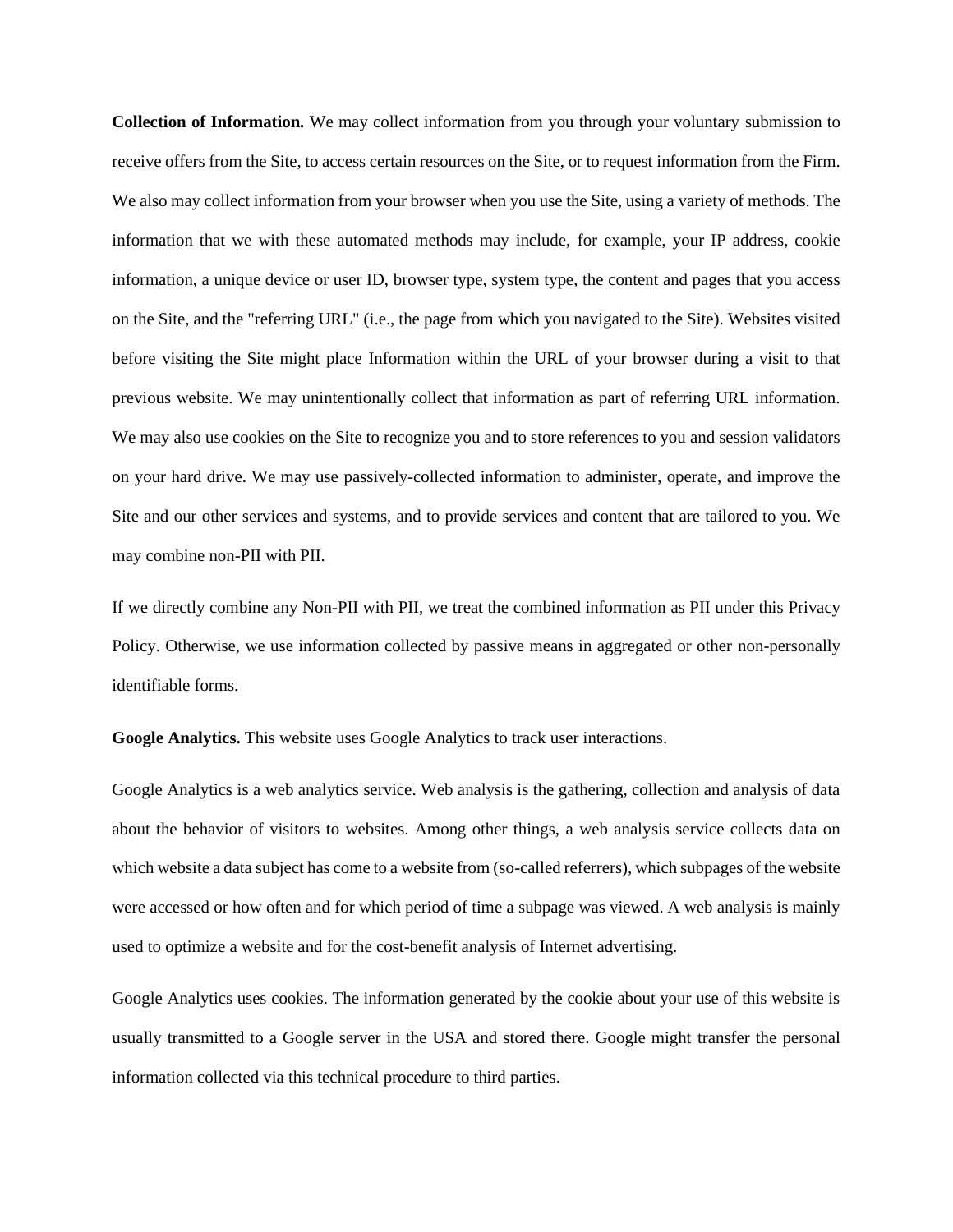Further information and Google's applicable privacy regulations can be found at https://policies.google.com/technologies/partner-sites

**Use And Sharing Of Information.** We may use the information you provide to us for any purpose, including but not limited to: (1) to provide you with materials that you have requested, (2) to contact you for the potential engagement for the Firm's financial planning services, (3) to personalize our contact with you, (4) to operate, provide, improve, and maintain the Site, (5) developing new products and services, (6) to prevent abusive and fraudulent use of the Site, (7) to send you administrative messages, content, and other services and features in which we believe you may be interested; and for any other administrative and internal business purposes permitted by law.

We may share your information with services providers of the Firm and/or with third parties that assist us in operating our business and servicing our clients. We may also disclose your information if, in good faith, it is believed that doing so is required by a subpoena or other judicial or administrative order or otherwise required by law. Additionally, we may disclose information if, in good faith, we deem it appropriate or necessary to prevent violation of the Site's Terms of Use or our other agreements; take precautions against liability; protect our rights, property, or safety, or of any individual, or the general public; maintain and protect the security and integrity of our services or infrastructure; protect ourselves and our services from fraudulent, abusive, or unlawful uses; investigate and defend ourselves against third-party claims or allegations; or assist government enforcement agencies.

**Permission To Contact You And Your Right To Opt Out Of Further Contact.** Your provision of information to us through the Site will be considered a grant of permission for us to contact you through any means provided (including but not limited to mail, phone, text message, and/or fax). You have the right to opt-out of further promotional contact from us. If at any time you desire to be removed from an email mailing list, please send your request by email to Sunaina@francisfinancial.com [CODE SUBJECT LINE AS "PRIVACY POLICY—OPT-OUT FROM PROMOTIONS] or by first class mail to Francis Financial, Inc., 39 Broadway, Suite 1730, New York, NY 10006, Attn: Privacy Matters. Please be aware that this opt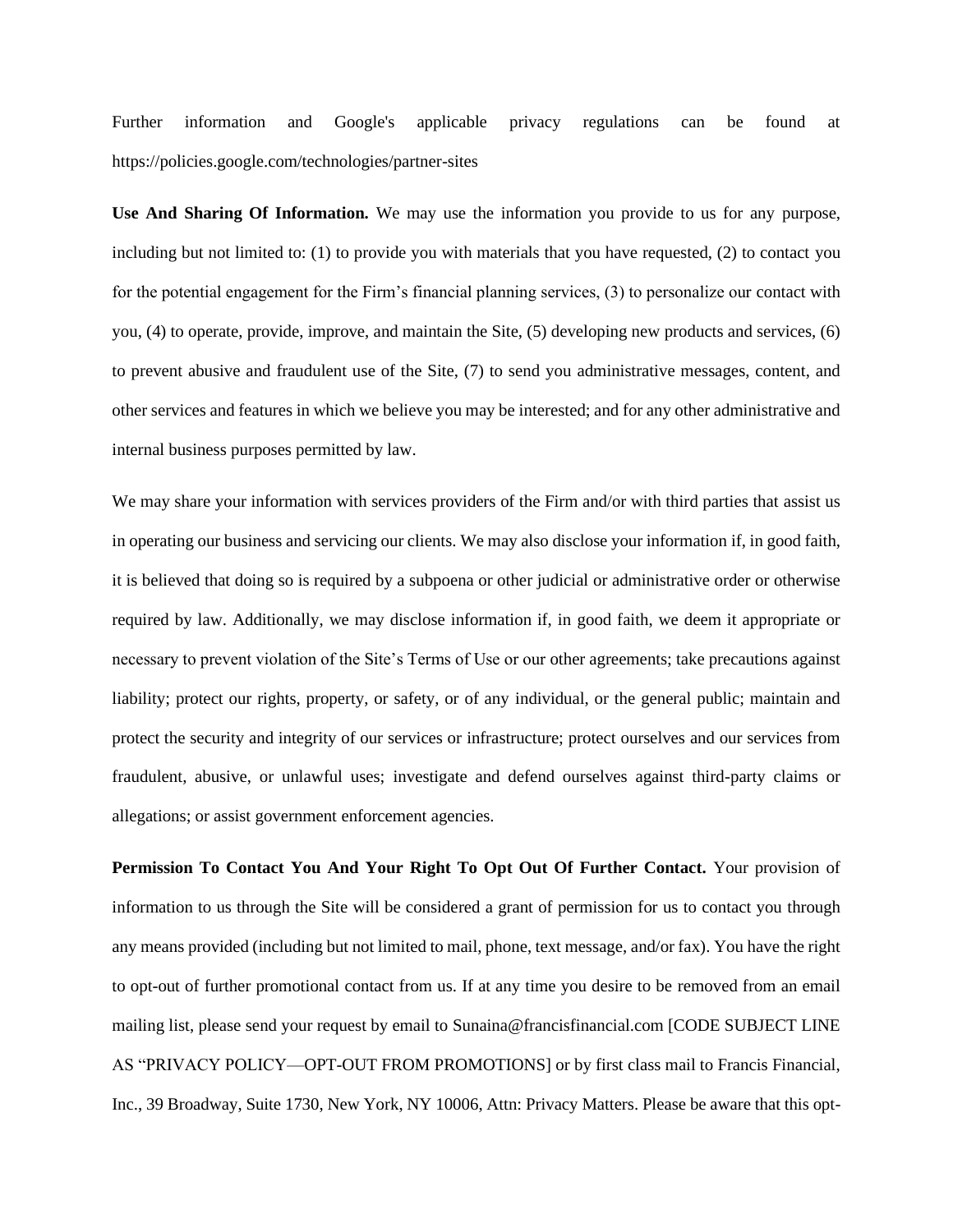out only applies to future messages and that we may still send you messages for administrative purposes as permitted by law.

**Protection Of Your Information/eMoneyAdvisor Platform.** Whenever we handle your personal information, we take steps to ensure that your information is treated securely and in accordance with our current Terms of Use and this Privacy Policy. We do not store any PII on www.FrancisFinancial.com and do not accept payments for services through the Site.

Clients have the option to upload secured documents and information to the Firm's Private Wealth Platform, which is provided through a gateway owned by eMoneyAdvisor, LLC. eMoneyAdvisor (also "eMoney") takes the following precautions concerning the security of information uploaded to its portal (https://wealth.emaplan.com/ema/Legal/Security):

**Firewalls** – All eMoney Advisor equipment and applications are secured behind firewalls. Firewalls are security devices that create a barrier between the wide-open Internet and the equipment and applications used by eMoney Advisor. Firewalls limit ways that can inflict harm on data, equipment or applications. All traffic detected to and from eMoney's system must pass through these firewalls, including access from the eMoney Advisor intranet. The firewalls are also used to separate databases containing your data from eMoney's web and application servers.

Intrusion Detection - The entire production network is monitored and policed for intrusion attempts 24 hours a day, 7 days a week. Any detected intrusion attempts are analyzed to determine the identity of the intruders and the extent of the intrusion.

**Password Protection and Data Security** - Every user's password and account data are stored and transmitted in an encrypted format at all times across multiple, distributed database systems, all securely housed at a state of the art third party hosting service that provides enhanced physical security, fire protection and electronic shielding. No one but the user has access to such user's password.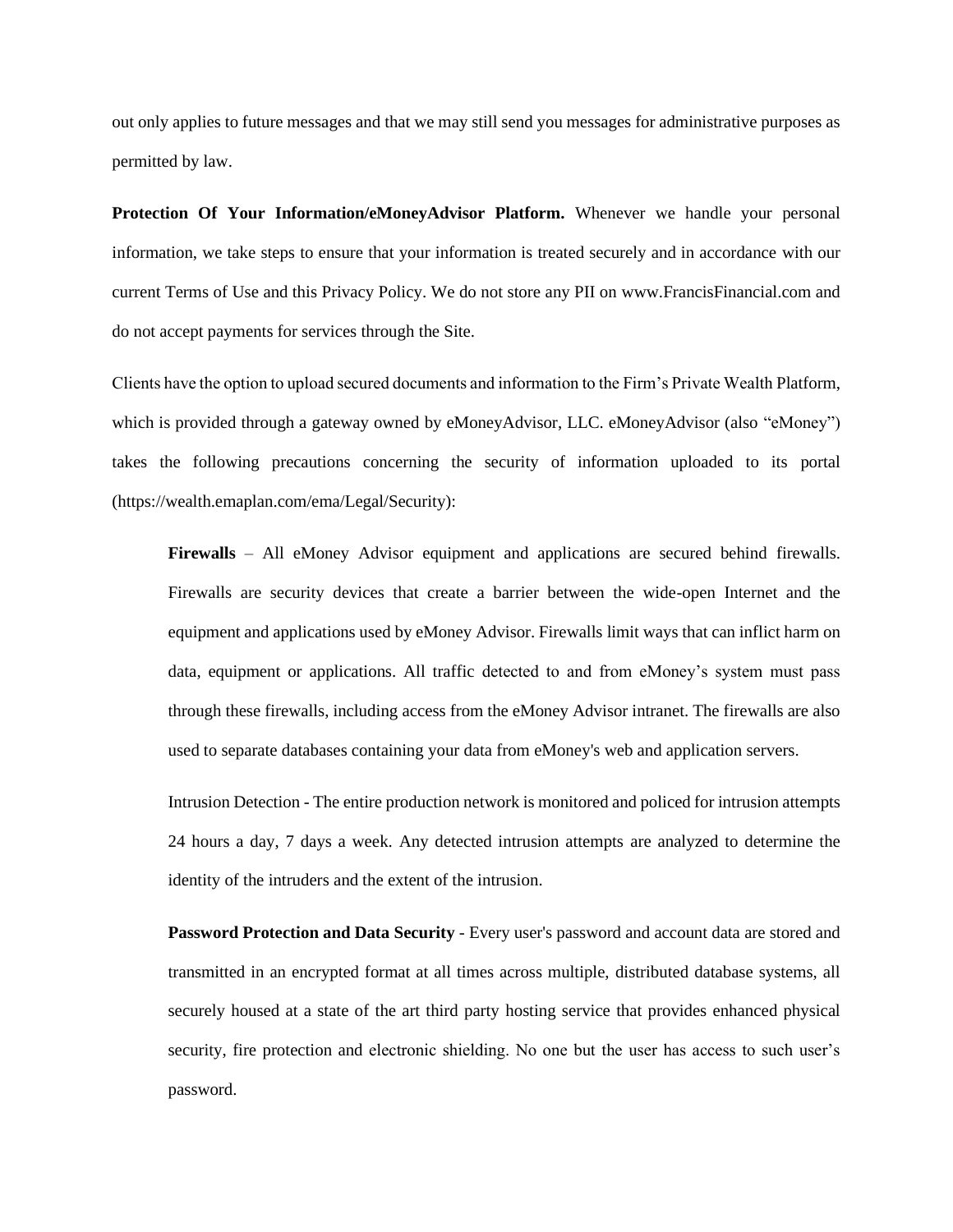**Audits and Inspections** - The eMoney Advisor security infrastructure is regularly audited and inspected to ensure the security tools utilized are up to date.

**Physical Security** - eMoney Advisor provides its service from a secure environment operated by a third-party hosting service. Security personnel monitor the system 24 hours a day. Access to servers requires multiple levels of authentication, including biometrics (finger print scanning) procedures to enter the production hosting facility. eMoney Advisor restricts physical access to its equipment to a very select group of authorized personnel only.

You may refer to eMoney Advisor's own website for more information about their privacy policy and terms of service.

If the Firm becomes aware of a security breach, we may attempt to notify you electronically so that you can take appropriate protective steps. By using the Site or providing information to us, you agree that we can communicate with you electronically regarding security, privacy, and administrative issues relating to your use of the Site. If you believe that there has been a breach of the Site's security, please contact us at (212) 374-9008.

## **Additional Client Privacy Policies**

At Francis Financial, Inc., an independent, fee-only financial planning firm, we want to let you know where we stand on a crucial topic: customer information and privacy. Should you become an actual client of the Firm, please know we are committed to safeguarding the confidential information of each of our clients. We hold all personal information provided to our Firm in the strictest confidence. These records include all personal information that we collect from you in connection with any of the services provided by the Firm. We have never disclosed information to nonaffiliated third parties, except as may described in our Privacy Policy or as permitted by law, and do not anticipate doing so in the future. If we were to anticipate such a change in firm policy, we would be prohibited under the law from doing so without advising you first.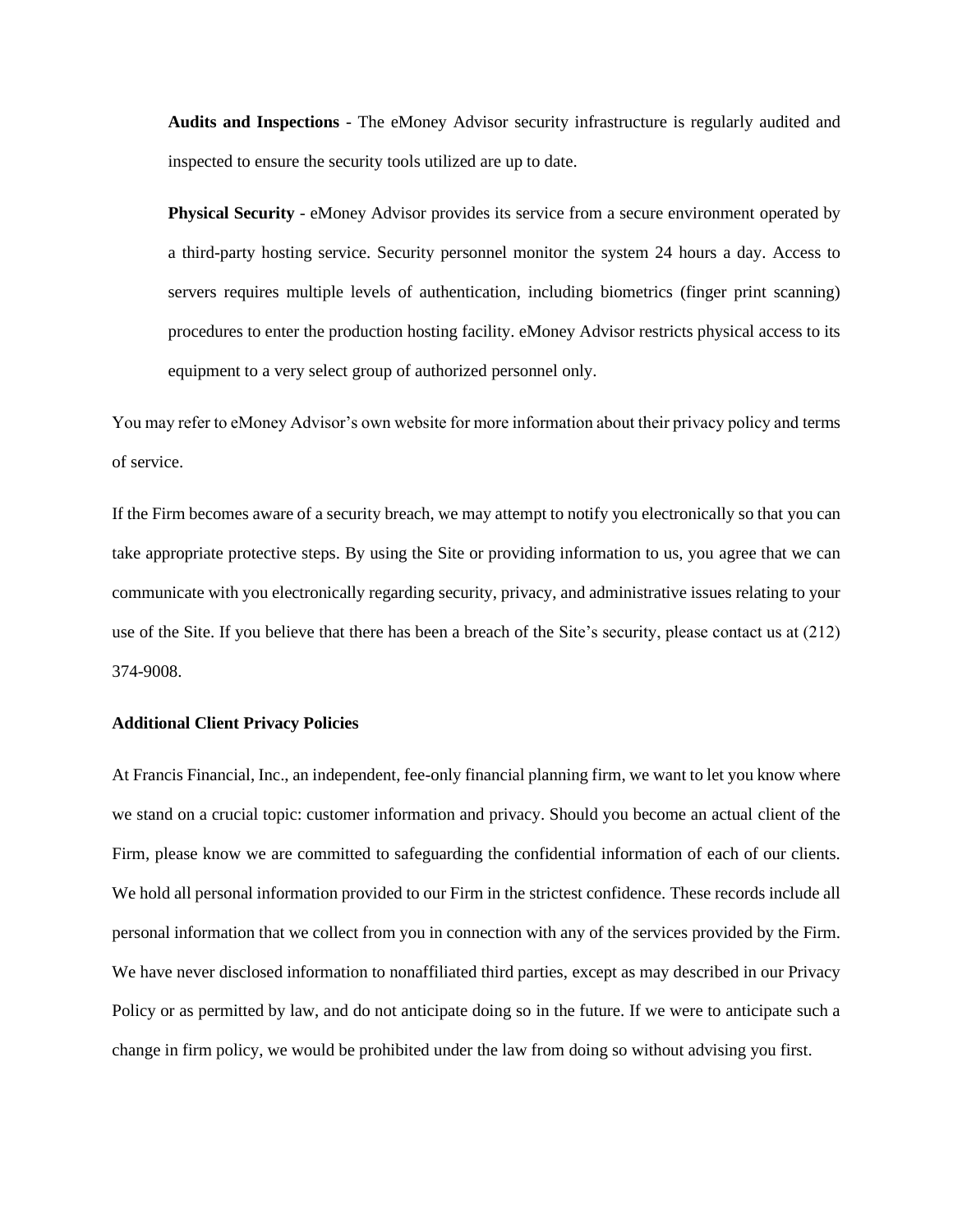As you know, we use health and financial information that you provide to us to help you meet your personal financial goals, while guarding against any real or perceived infringements of your rights of privacy. We deal with client personal information as follows.

- We limit employee and agent access to information only to those who have a business or professional reason for knowing, and only to nonaffiliated parties as permitted by law.
- We maintain a secure office and computer environment to ensure that your information is not placed at unreasonable risk.
- The categories of nonpublic personal information that we collect from a client depend upon the scope of the client engagement. It will include information about your personal finances and information about your health to the extent that it is needed for the planning process.
- For unaffiliated third parties that require access to your personal information, including financial service companies, consultants, and auditors, we also require strict confidentiality in our agreements with them and expect them to keep this information private. Federal and state regulators also may review firm records as permitted under law.
- We do not provide your personally identifiable information to mailing-list vendors or solicitors for any purpose.
- We will maintain personally identifiable information about you during the time you are a client, and for the required time thereafter that such records are required to be maintained by federal and state securities laws, and consistent with the CFP Board Code of Ethics and Professional Responsibility. After this required period of record retention, all such information will be destroyed.

The Firm may share your personally identifiable information with the Certified Financial Planner Board of Standards Inc. (CFP Board) as part of complying with the CFP Board's Code of Ethics and Professional Responsibility. The firm may share information with the CFP Board during a potential CFP Board investigation to expedite the process for all parties. If you prefer that we do not disclose your nonpublic